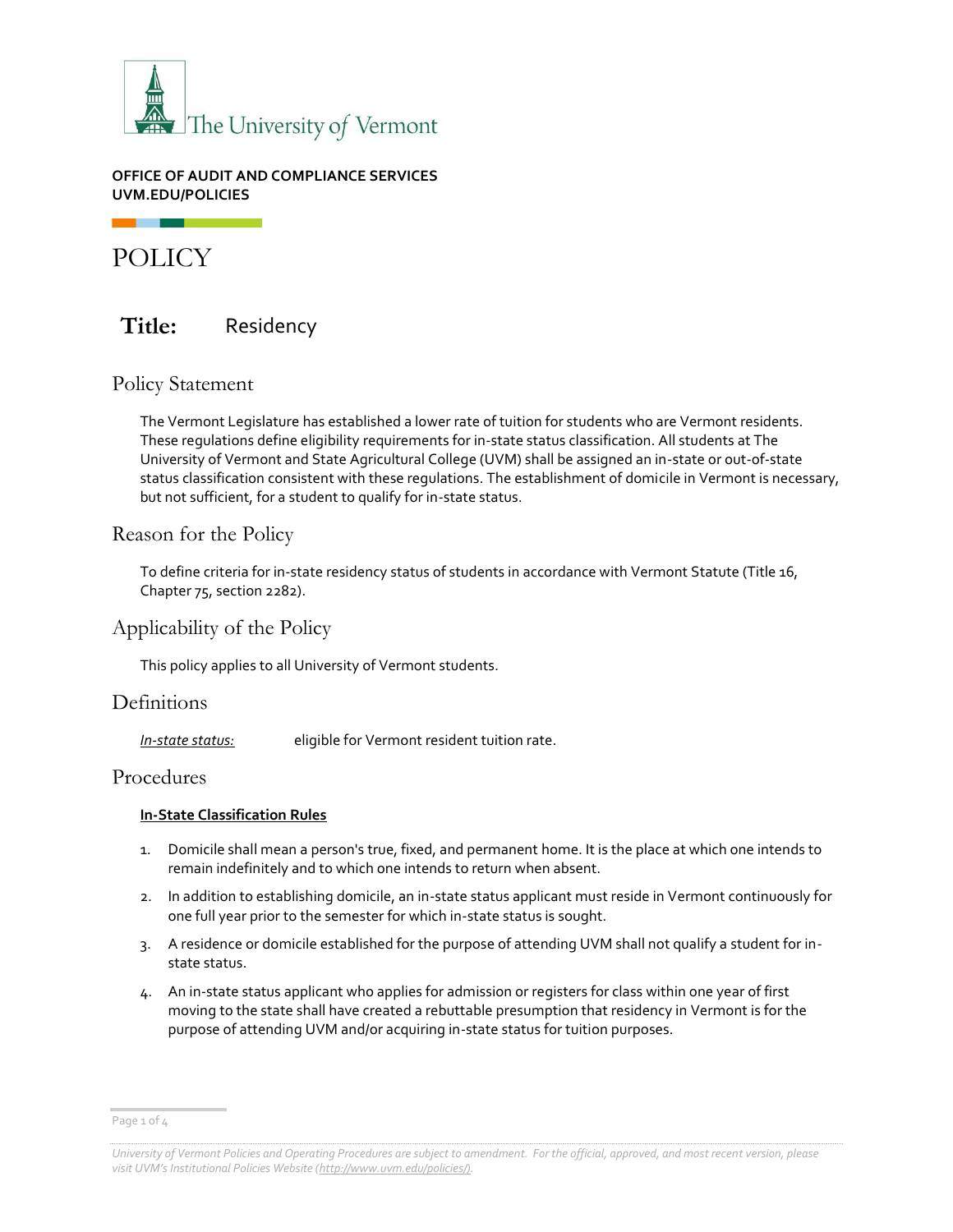- 5. A domicile or residency classification assigned by a public or private authority other than UVM neither qualifies nor disqualifies a student for UVM in-state status. Such classification may be taken into consideration, however, in determining the student's status at UVM.
- 6. It shall be presumed that a student who has not reached the age of majority (18) holds the domicile of his/her parents or legal guardian(s).
- 7. Receipt of financial support by a student from his/her family shall create a rebuttable presumption that the student's domicile is with his/her family, regardless of whether the student has reached the age of 18.
- 8. A student who has not reached the age of 18 whose parents are legally separated or divorced shall be rebuttably presumed to hold the domicile of the parent with legal custody.
- 9. A student of parents legally separated or divorced may be granted in-state status if a noncustodial or joint custodial parent is domiciled in Vermont and has contributed more than 50 percent of financial support for at least one year prior to the semester for which in-state status is sought.
- 10. The burden of proof as to eligibility for in-state status rests with the student. Eligibility must be established by clear and convincing evidence.

Irrespective of a student's in-state status as defined in this Policy, upon submission of appropriate documentation, UVM will charge members of the armed forces, veterans, and qualifying family members thereof, the in-state tuition rate in accordance with applicable law (e.g. the Higher Education Opportunity Act and 38 U.S.C. 3679(c)) and further detailed in the University's [Tuition Billing for Members of the Armed](https://www.uvm.edu/sites/default/files/UVM-Policies/policies/armedforcesbilling.pdf)  [Forces, Veterans, and their Families](https://www.uvm.edu/sites/default/files/UVM-Policies/policies/armedforcesbilling.pdf) Operating Procedure.

#### **In-State Status Classification Documentation**

- 1. The student must submit with the Application for In-State Status all relevant information.
- 2. The classification decision shall be made by the Residency Officer based upon information furnished by the student, information requested of the student, and other relevant information available consistent with University policies and procedures and legal guidelines.
- 3. Additional documents and/or verification may be requested.
- 4. The student's failure to produce information requested may adversely affect the decision for in-state status.
- 5. A student or others furnishing information may request the deletion of irrelevant private data from documents.
- 6. A determination of in-state status is valid only if a student actually enrolls for the semester in question. If a student does not enroll, they must submit a new and timely Application for In-State Status for subsequent semesters.

#### **Appeal of In-State Status Classification**

The decision of the Residency Officer must be appealed in writing to the Residency Appellate Officer within thirty calendar days of the date of the Residency Officer's written decision. Appeal to the Residency Appellate Officer is the final internal appeal at UVM.

#### **In-State Status Reclassification**

- 1. A student who does not qualify for in-state status classification may reapply for such classification once each semester by submitting the Application for In-State Status to the Residency Officer.
- 2. In-state status reclassification becomes effective for the semester for which the successful application was made, provided that the Application for In-State Status was received on or before the last day to

Page 2 of 4

*University of Vermont Policies and Operating Procedures are subject to amendment. For the official, approved, and most recent version, please visit UVM's Institutional Policies Website ([http://www.uvm.edu/policies/\).](http://www.uvm.edu/policies/)*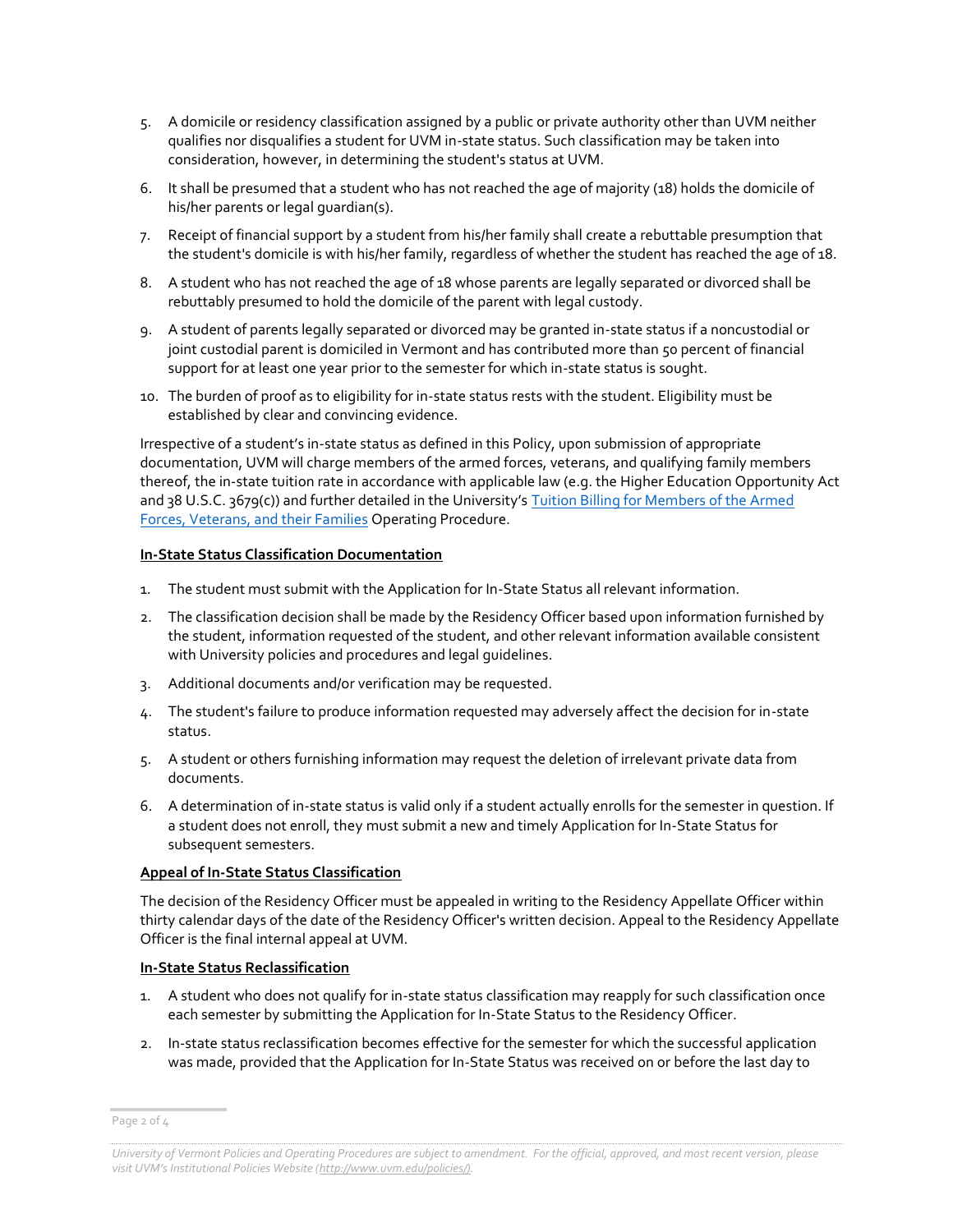add/drop classes for that semester. An application may be submitted as early as 75 days in advance of the first day of classes for a semester or as requested by the Residency Officer. Approved residency reclassification will not be applied retroactively to previous terms.

#### **Re-Examination of Classification Status**

Classification status may be re-examined upon the initiative of the Residency Officer in the exercise of sound discretion. Circumstances such as periodic enrollment may be cause for re-examination. An in-state student who leaves Vermont may be required to re-apply and re-establish residency upon returning.

### **Contacts**

**Questions concerning the daily operational interpretation of this policy should be directed to the following (in accordance with the policy elaboration and procedures):**

| Title(s)/Department(s):     | <b>Contact Information:</b> |
|-----------------------------|-----------------------------|
| <b>Residency Officer</b>    | Registrar@uvm.edu           |
|                             | $(802)$ 656-8515            |
| Residency Appellate Officer | Residency.Appeals@uvm.edu   |
|                             | $(802)$ 656-2045            |

### Forms/Flowcharts/Diagrams

[Application for In-State Status](https://www.uvm.edu/registrar/residency-policy)

### Related Documents/Policies

[Tuition Billing for Members of the Armed Forces, Veterans and their Families](https://www.uvm.edu/sites/default/files/UVM-Policies/policies/armedforcesbilling.pdf)

### Regulatory References/Citations

- Higher Education Opportunity Act and 38 U.S.C. 3679(c)
- Vermont Statute (Title 16, Chapter 75, section 2282)

### Training/Education

Training will be provided on an as-needed basis as determined by the Approval Authority or the Responsible Official.

### About This Policy

| Responsible       | Vice Provost for Enrollment | Approval               | President and the Chair of the Board |
|-------------------|-----------------------------|------------------------|--------------------------------------|
| Official:         | Management                  | Authority:             | of Trustees                          |
| Policy<br>Number: | V. 2.26.6                   | <b>Effective Date:</b> | May 20, 2017                         |

Page 3 of 4

*University of Vermont Policies and Operating Procedures are subject to amendment. For the official, approved, and most recent version, please visit UVM's Institutional Policies Website ([http://www.uvm.edu/policies/\).](http://www.uvm.edu/policies/)*